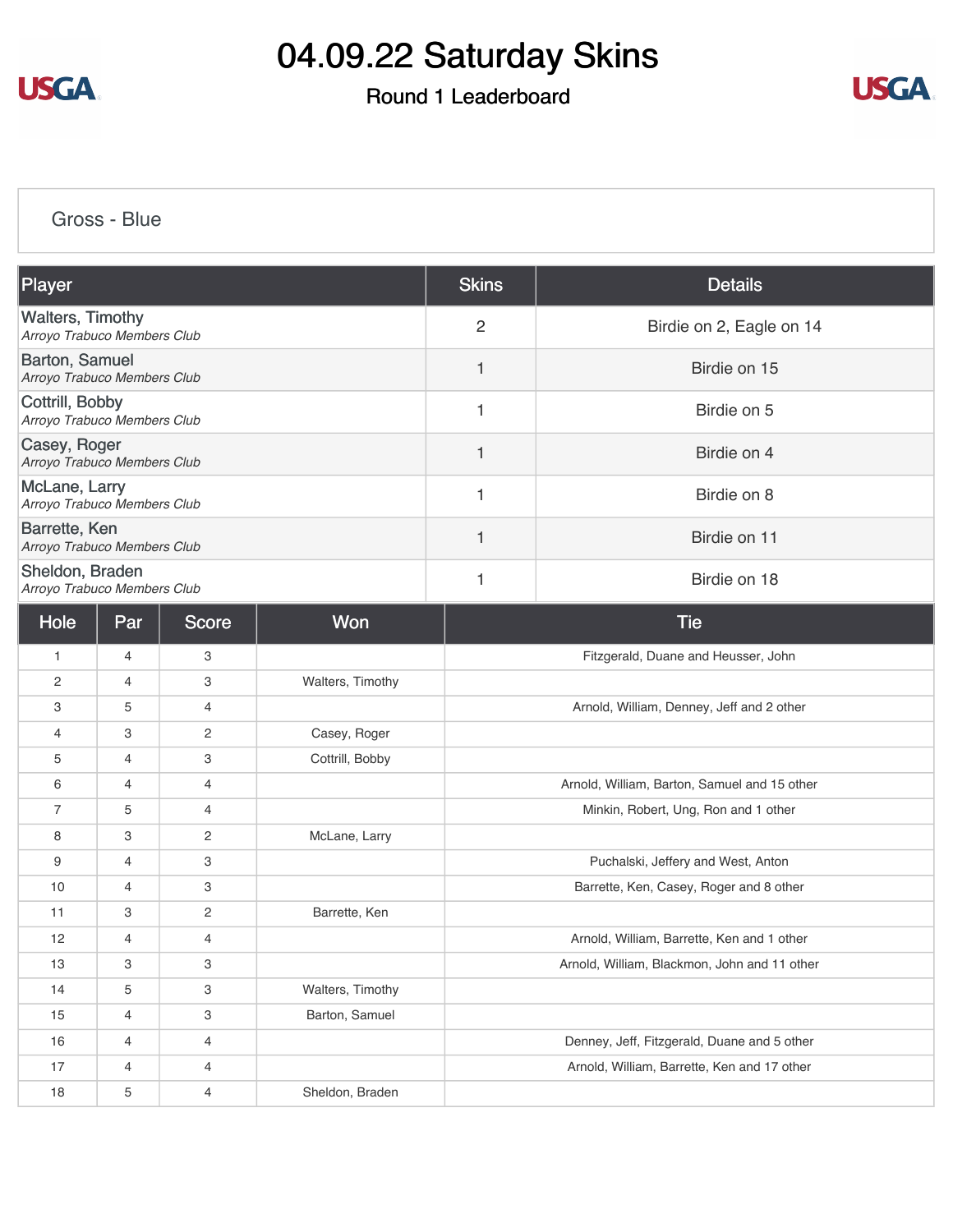

### Round 1 Leaderboard



[Net - Blue](https://cdn2.golfgenius.com/v2tournaments/8372984871240360160?called_from=&round_index=1)

| Player                                                 |                |                 |                  | <b>Skins</b>                                  | <b>Details</b>                              |  |
|--------------------------------------------------------|----------------|-----------------|------------------|-----------------------------------------------|---------------------------------------------|--|
| <b>Walters, Timothy</b><br>Arroyo Trabuco Members Club |                |                 |                  | $\overline{2}$                                | Eagle on 2, Eagle on 14                     |  |
| Cottrill, Bobby<br>Arroyo Trabuco Members Club         |                | Eagle on 5<br>1 |                  |                                               |                                             |  |
| Casey, Roger<br>Arroyo Trabuco Members Club            |                | 1               | Eagle on 4       |                                               |                                             |  |
| Hole                                                   | Par            | <b>Score</b>    | Won              | <b>Tie</b>                                    |                                             |  |
| $\mathbf{1}$                                           | 4              | 3               |                  |                                               | Depew, Bob, Fitzgerald, Duane and 1 other   |  |
| 2                                                      | $\overline{4}$ | $\mathbf{2}$    | Walters, Timothy |                                               |                                             |  |
| З                                                      | 5              | $\overline{4}$  |                  | Arnold, William, Denney, Jeff and 4 other     |                                             |  |
| $\overline{4}$                                         | 3              | $\mathbf{1}$    | Casey, Roger     |                                               |                                             |  |
| 5                                                      | 4              | $\mathbf{2}$    | Cottrill, Bobby  |                                               |                                             |  |
| 6                                                      | 4              | $\overline{4}$  |                  | Arnold, William, Barton, Samuel and 17 other  |                                             |  |
| $\overline{7}$                                         | 5              | $\overline{4}$  |                  | Minkin, Robert, Ung, Ron and 1 other          |                                             |  |
| 8                                                      | 3              | $\mathbf{2}$    |                  |                                               | Depew, Bob, Grace, David and 2 other        |  |
| 9                                                      | $\overline{4}$ | $\mathbf{2}$    |                  | Puchalski, Jeffery and West, Anton            |                                             |  |
| 10                                                     | 4              | 3               |                  | Barrette, Ken, Casey, Roger and 8 other       |                                             |  |
| 11                                                     | 3              | $\mathbf{2}$    |                  | Barrette, Ken, Depew, Bob and 1 other         |                                             |  |
| 12                                                     | $\overline{4}$ | 3               |                  | Arnold, William and Barrette, Ken             |                                             |  |
| 13                                                     | 3              | $\mathbf{2}$    |                  | Blackmon, John, Fitzgerald, Duane and 3 other |                                             |  |
| 14                                                     | 5              | 3               | Walters, Timothy |                                               |                                             |  |
| 15                                                     | $\overline{4}$ | 3               |                  |                                               | Barton, Samuel, Depew, Bob and 2 other      |  |
| 16                                                     | 4              | 4               |                  |                                               | Denney, Jeff, Fitzgerald, Duane and 5 other |  |
| 17                                                     | 4              | 3               |                  |                                               | Arnold, William, Barrette, Ken and 14 other |  |
| 18                                                     | 5              | $\overline{4}$  |                  |                                               | Conklin, Hugh, Grismer, Adam and 2 other    |  |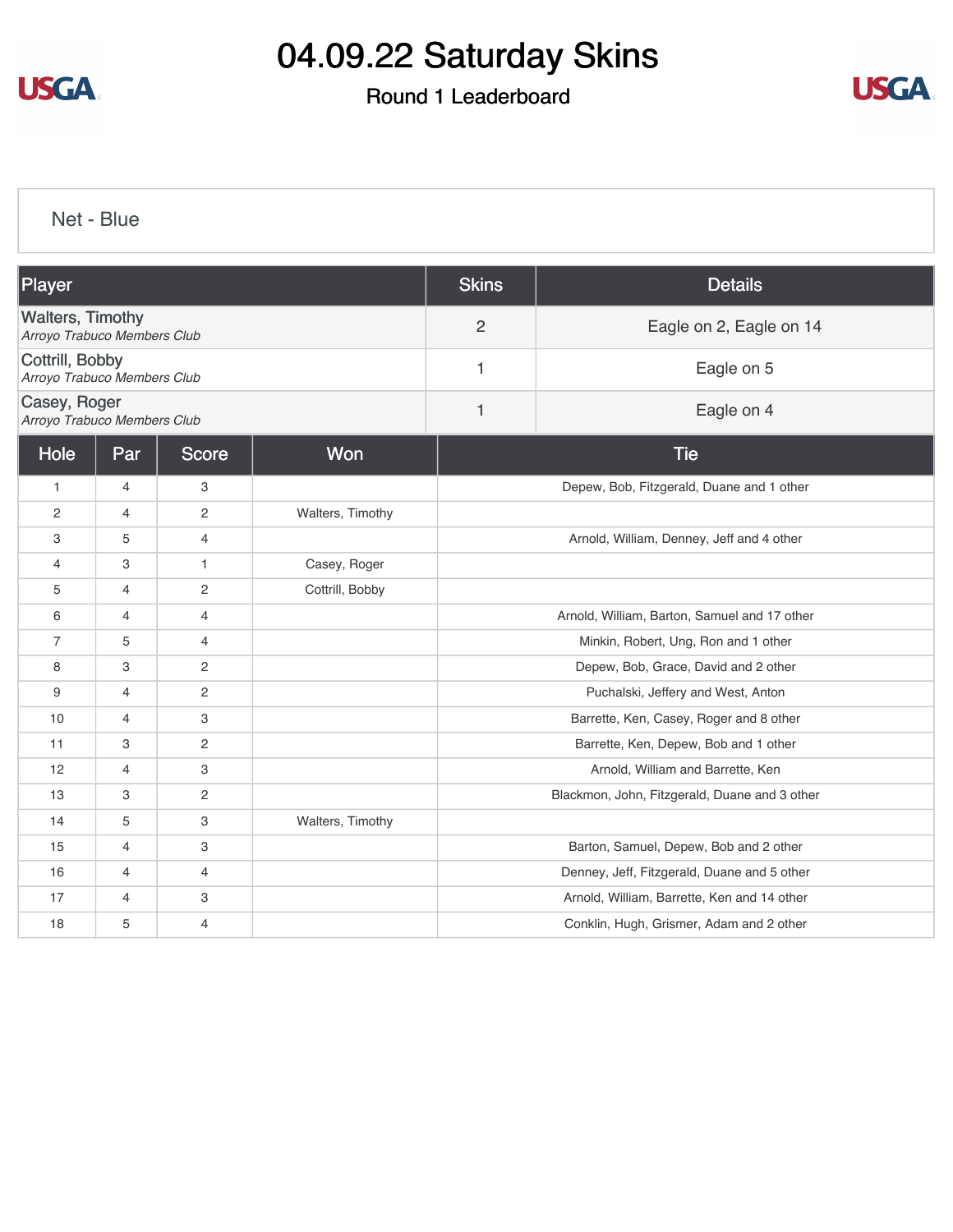

### Round 1 Leaderboard



[Gross - White Tees](https://cdn2.golfgenius.com/v2tournaments/8372985829655601377?called_from=&round_index=1)

| Player                                      | <b>Skins</b> | <b>Details</b> |
|---------------------------------------------|--------------|----------------|
| Moaven, Fred<br>Arroyo Trabuco Members Club |              | Par on 2       |
| Thomas, Tony<br>Arroyo Trabuco Members Club |              | Par on 3       |
| Deal, Tim<br>Arroyo Trabuco Members Club    |              | Par on 9       |
| Quinn, Ryan<br>Arroyo Trabuco Members Club  |              | Birdie on 17   |

| Hole           | Par | Score          | Won          | <b>Tie</b>                             |
|----------------|-----|----------------|--------------|----------------------------------------|
| $\mathbf{1}$   | 4   | 4              |              | Corbin, Ron and Thomas, Tony           |
| 2              | 4   | 4              | Moaven, Fred |                                        |
| 3              | 5   | 5              | Thomas, Tony |                                        |
| $\overline{4}$ | 3   | 3              |              | Chin, Darrel, Corbin, Ron and 2 other  |
| 5              | 4   | $\overline{4}$ |              | Chin, Darrel and Szal, Joe             |
| 6              | 4   | $\overline{4}$ |              | Deal, Tim, Harcar, John and 3 other    |
| $\overline{7}$ | 5   | 5              |              | Corbin, Ron, Deal, Tim and 3 other     |
| 8              | 3   | 3              |              | Marycz, Robert, Szal, Joe and 1 other  |
| 9              | 4   | 4              | Deal, Tim    |                                        |
| 10             | 4   | $\overline{4}$ |              | Chin, Darrel, Deal, Tim and 3 other    |
| 11             | 3   | 3              |              | Harcar, John, Moaven, Fred and 2 other |
| 12             | 4   | $\overline{4}$ |              | Chin, Darrel, Deal, Tim and 1 other    |
| 13             | 3   | 3              |              | Corbin, Ron, Deal, Tim and 5 other     |
| 14             | 5   | 5              |              | Moaven, Fred and Tringale, Raymond     |
| 15             | 4   | $\overline{4}$ |              | Deal, Tim, Moaven, Fred and 1 other    |
| 16             | 4   | 5              |              | Smith, Drew and Tringale, Raymond      |
| 17             | 4   | 3              | Quinn, Ryan  |                                        |
| 18             | 5   | 5              |              | Deal, Tim and Smith, Drew              |